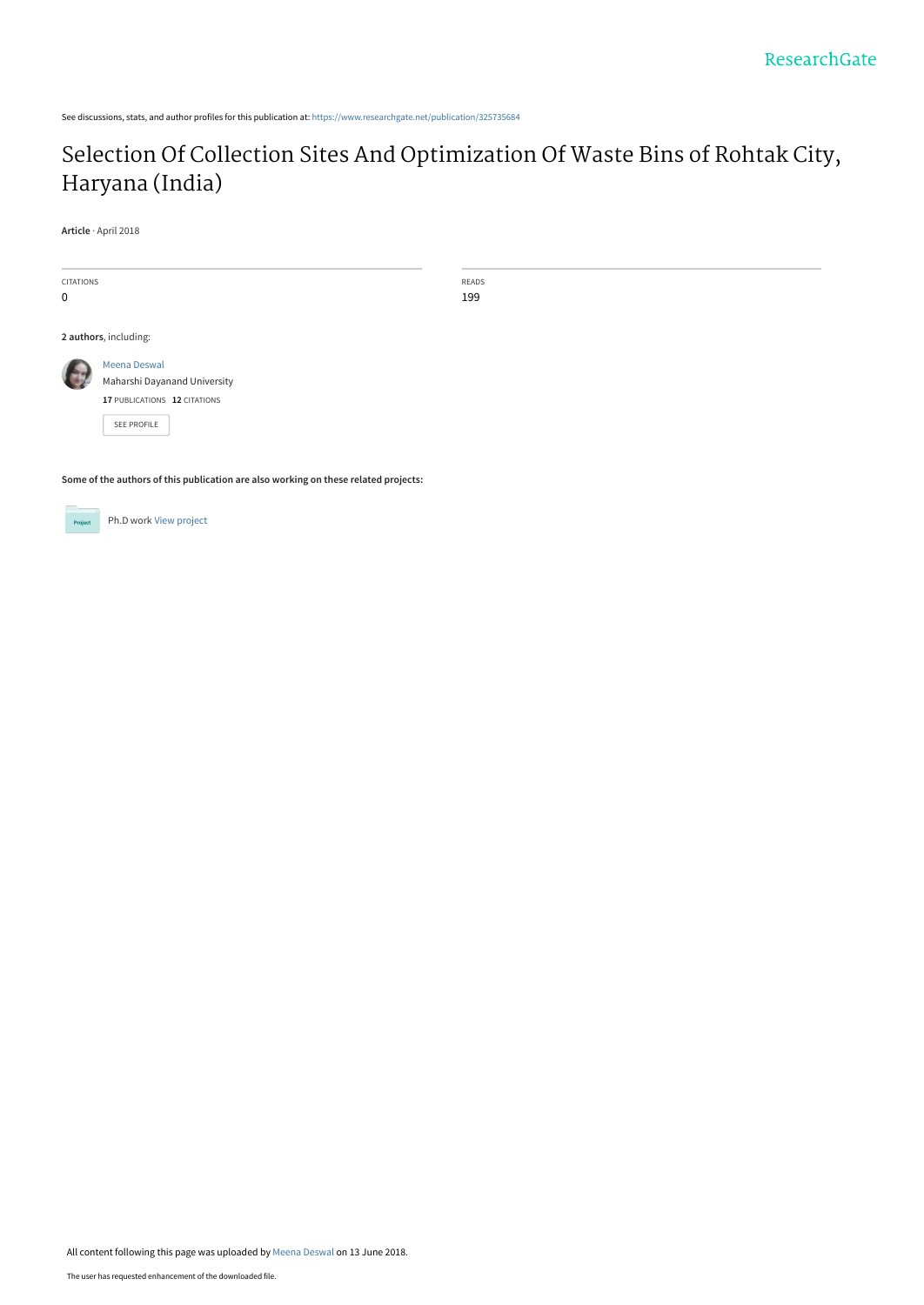# **Selection Of Collection Sites And Optimization Of Waste Bins Of Rohtak City, Haryana (India)**

Meena Deswal And J.S. Laura\*

*Department of Environmental Sciences, M.D.U., Rohtak, Haryana Corresponding Author: Meena Deswal*

**ABSTRACT:** Placement of bins is an important aspect of the solid waste management process. Optimization of bin placement results in adequate number of bins as per the waste generation capacity of the locality, ease of access due to proper spatial distribution of the bin by the waste generators as well as waste collectors. In the present study the bin optimization for the city of Rohtak has been done using Geospatial inputs from remote sensing imageries and local solid waste generation survey and census. Solid waste generation was estimated for 488 blocks of the city taking population and socioeconomic conditions of each block in consideration while determining the waste generation. Bins of 3000 Liter volume having a calculated capacity of 990Kg were used as collection depots for deposition of solid waste collected from house to house through rickshaw trolleys. The Centroid of each block was generated using Data Management Tool .The distance of the block Centroid to the nearest road was determined through Analysis Tool. The bins deport of each block was placed on the determined nearest road. Depending upon the waste generation of each block the numbers of bins have been placed. It was ensured that the distance between two bins was not exceeding 500 meters and minimum distance 100 meters. To ensure this bin depots were combined or split. The optimization of bin placement through GIS resulted in ensuring adequate bin waste handling capacity, optimization of the bins distance for ease of waste collection and transportation to dumpsite.

**KEY WORDS-** Municipal solid waste management, Geographical Information System, buffering, Community Bin Placement, service area.

-------------------------------------------------------------------------------------------------------------------------------------- Date of Submission: 22 -03-2018 Date of acceptance: 05-04 2018 --------------------------------------------------------------------------------------------------------------------------------------

## **I. INTRODUCTION**

The secondary storage (SS) is a crucial component of any solid waste management system (Vijay *et.al*., 2008; Gopagani *et.al*., 2014; Krishna *et.al.,* 2014) . Secondary storage capacity should be adequate to handle the waste of the catchment area and at the same time the community bins (CBs) should be easily accessible for the waste generators in terms of distance (Yalan *et al.,* 2008; Kashid *et al.,* 2015; Abdulai *et al.,* 2015). The placement should also ensure that they are easily reachable by waste collection vehicles. For optimization of bins, a spatial perspective is useful. It gives the planner a better understanding of the spatial arrangement of waste generation components, road network and proximity of all the components relevant for the waste management planning (Worrell and Vesilind 2012; Parrot *et al.,* 2009). Bin placement is a basic step for the best management practice (Ghose *et al.,* 2006). As placement of bins should placed in such a manner that it will covers the maximum service area, it easily accessible, and it should follow the rules as per given by Municipal solid waste (Management & Handling) Rules, 2000. Using GIS environment, an optimization of the bins can be achieved in terms of numbers required for a geographical area and their optimized spatial distribution. Location modeling in GIS improves service area and at some time takes care of required constraints and enforces regulations made for bin placement (Senthil *et. al.,* 2012; Kallel *et. al*., 2016; Khan and Samadder 2014; Karadimas *et. al.*, 2008).

## **II. STUDY AREA-**

Rohtak city of Haryana is our study area as shown in Fig.1. Rohtak city lies between longitude 76<sup>0</sup>31'47.764" to 76<sup>0</sup>42'43.071" and Latitude 28<sup>0</sup>49'53.354" to 28<sup>0</sup>56'33.819" (Fig.1) and situated at a mean sea level of 220 meters. As increase in population and urbanization the municipal limits also extended which was 30.96 Km<sup>2</sup> in 2007, this limit was extended in 2012 the municipal corporation included surrounding nine villages due to which limits became  $139.4 \text{ Km}^2$  with a population 4.8 lac (Municipal Corporation Rohtak (MCR), 2013). With an objective of increase the efficiency and effectiveness of its waste management activities, the MCR divided the city in 6 MCR zones to collect and transport solid waste (Fig.2) by private contractors. Zone 5 and Zone 6 include 9 villages where as other zones include city area. A survey of the city depicts the following community bins scenario-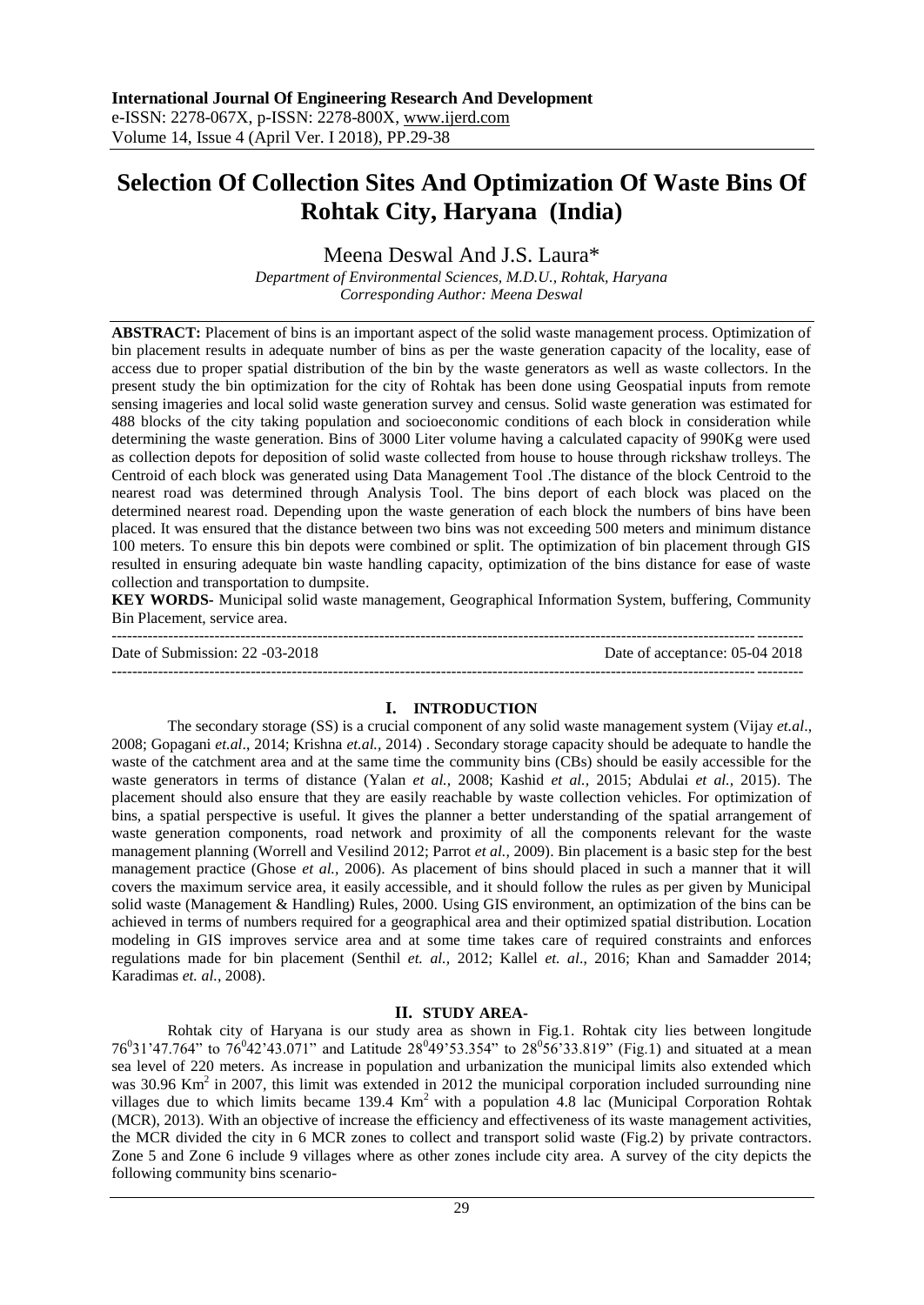- 1. There are insufficient numbers of community bins to cater to the waste generated in each of the zones.
- 2. The spatial distribution and placement of bins is haphazard and no criteria have been taken into account. Due to which at some places these are unused bins due which at some places there are too many bins, and at some places bins are placed where there is no use and at some locations there are no bins at all.
- 3. Some bins were placed in narrow lanes thus causing hindrance to traffic and not easily accessible to the waste collection vehicles.

There is requirement to put in place a management model which will overcome the main problems encountered with the present bin placement system. The objective of this management model will be the allocation of sufficient number of bins. Not only in number but placement according to the spatial distribution of the waste and the built up areas so that maximum area is serviced by the bins and no waste is left unaccounted. Proper spatial distribution will also ensure that the door to door collection cycle rickshaws have not to travel too long a distance to the nearest bin. In the present study the bin optimization for the city of Rohtak has been done using Geospatial inputs from remote sensing imageries and local solid waste generation survey and population census. Solid waste generation was estimated for 488 blocks of the city, taking population and socioeconomic conditions of each block in consideration while determining the waste generation. Solid waste collected from house to house through tricycle rickshaws. The optimization of bin placement through GIS resulted in ensuring adequate bin waste handling capacity, optimization of the bins distance for ease of waste collection and transportation to dumpsite.



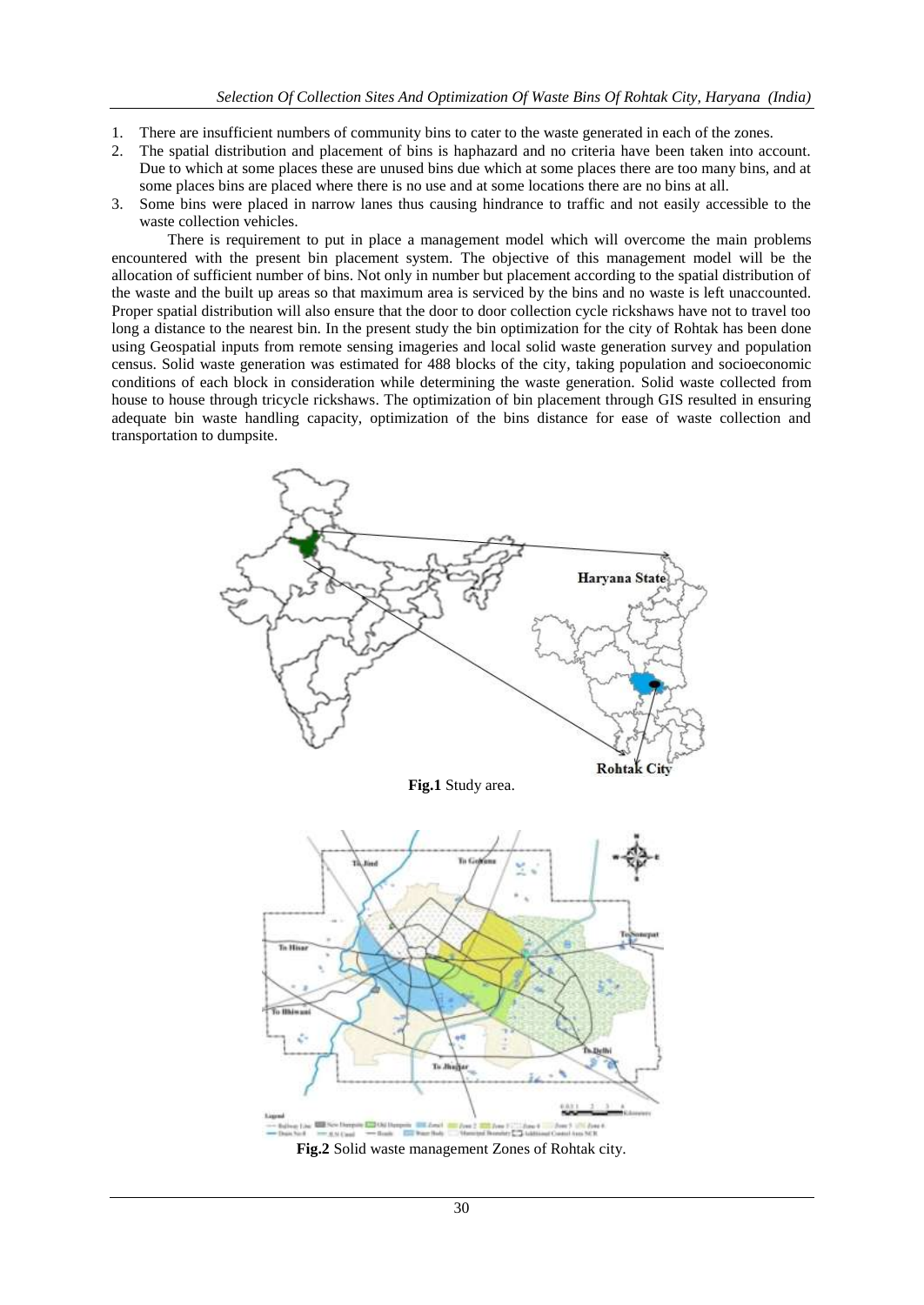#### **III. METHODOLOGY**

Through GIS technique the methodology is constructed in the study which follows the following phases.

- 1. Collection of data.
- 2. Geo-Spatial Database generation.
- 3. Proposed management model.

#### **Collection of data**-

*Primary database includes***-** Bulk density of waste, waste generation rate of Class A and Class B Blocks, number, types and position of collection bins, and Sensitive area (Schools, Hospitals and temples). Survey of city was conducted for the information regarding the per capita income and waste physical and chemical properties. The investigation was carried out repeatedly in the city of Rohtak, for one month. Each sampling the three levels of waste disposal investigated was housing units. Fig.3 presents the procedure adopted for sampling of municipal solid waste management. Colonies were classified into two categories class A (low economy) and Class B (high economy) on the basis of their economic status as shown in Fig.4. Economic status of colony was differentiated on the basis of size of the plots, colony infrastructure, building structure and the type and number of vehicles. Ten representative colonies each, from both the classes were selected and ten housing units from each colony class were randomly selected. The waste samples collected from each housing unit in each colony for the estimation of waste generation per day. For estimating persons per housing unit a questionnaire survey was conducted in the selected colonies. After estimation of waste generation and person per housing unit whole city was divided into Class A and Class B category as shown in Fig.5. through this waste generation per capita was calculated. On the basis of the above classification, the city as a whole has 156 colonies in class A and 54 colonies in class B. The population of the 156 class A colonies is 3, 67,586 whereas the population of class B colonies is 1, 18,446. Total population are 4,86,032. Class A colonies occupy 114.4  $km^2$  (82%), and the per capita waste generation is 0.45 Kg/day. Class B colonies cover 25 km<sup>2</sup> which is (18%) of the city area and have a per capita waste generation of 0.53 kg/day. The distribution of class A and class B colonies is given in Fig.5.1. From the population and the per capita waste generation of the colonies, the waste generation of class A colonies and class B colonies can be computed. The waste generated in the city given below-

Class A colonies =  $163612.8$  Kg/day, Class B colonies =  $62864.64$  Kg/day,

Total = 226477 Kg/day or approximately 226 tons per day.



**Fig.3** Course of sampling and per capita waste generation of study area.

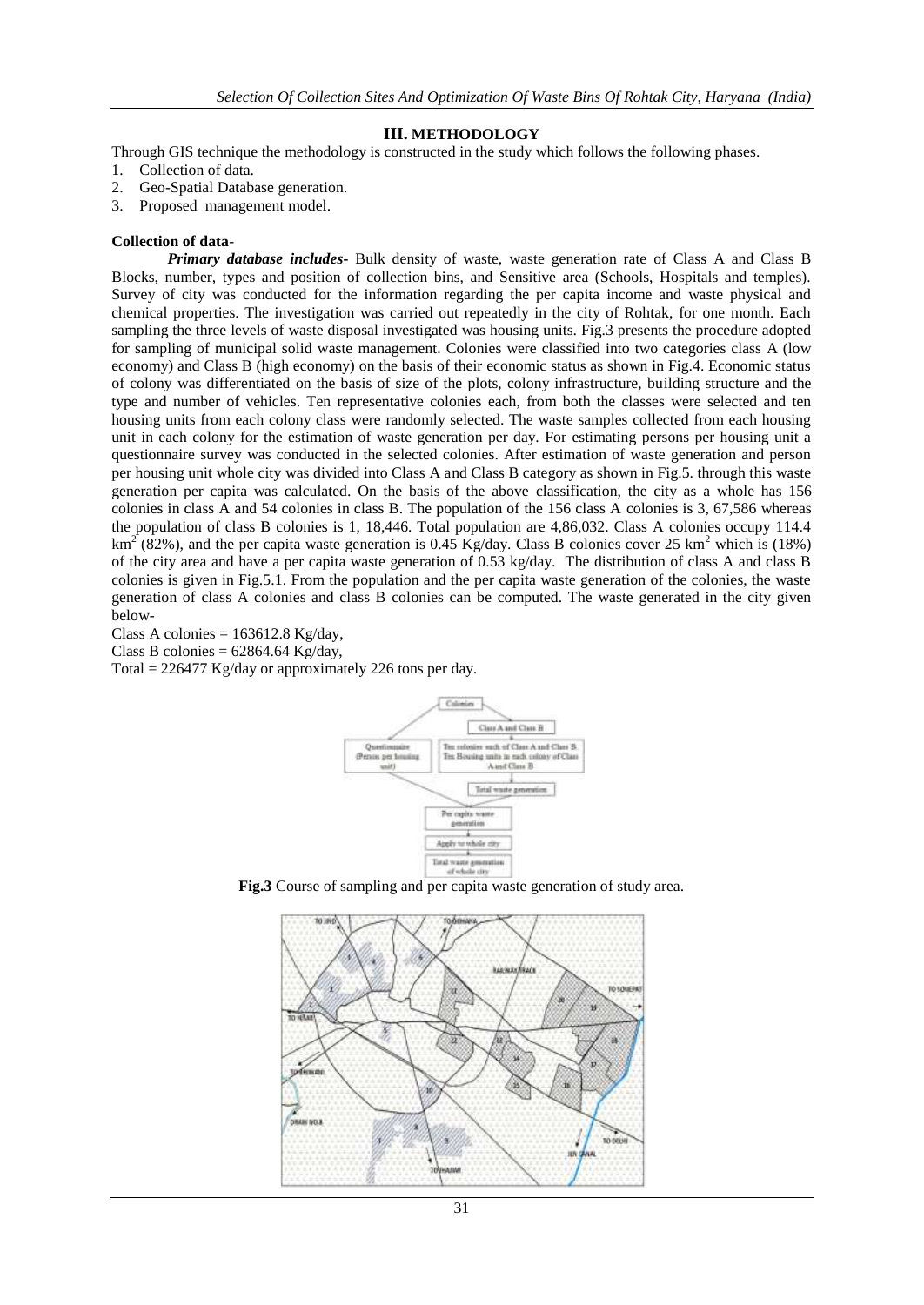Legend- 1- Shyam Colony, 2- Indra Colony, 3- Nehru Colony, 4- Kabir Colony, 5- Dairy Mohalla, 6- Hanuman Colony, 7- Amrit Colony, 8- Vijay Nagar, 9- Ekta Colony, 10- Shivaji Colony, 11- Prem Nagar, 12- DLF Colony, 13- Subhash Colony, 14- Modal Town, 15- Dev Colony, 16- Sector-14, 17- Sector-1, 18- Sector-2, 19- Sector-3, 20- Sector-4.

Fig.4 Demarcation of class A (No.-1 to 10) and B (No.-11 to 20) colonies selected for sampling (Source-Municipal Corporation Rohtak)



**Fig.5** Classification of study area into Class A and Class B.

*Secondary data includes***-** zone wise population and waste generation were collected from MCR. Road network, limits of blocks, Sensitive areas (water bodies) were digitized using the digital maps from MCR and satellite image of the ward. The existing location of the collection bins were derived from on-site capturing with the use of Global Positioning System (GPS) technology.

**Geo-Spatial Database generation-** The geospatial database was formed in ArcGIS for the allocation and analysis of collection bins, the data was derived through the sources such as Digital maps from MCR, attribution data from government authorities and online capturing with the use of GPS technology. The description of the database is given in the Table 1.

| <b>Spatial</b>                        | <b>Type</b> |     | <b>Attributes</b>                                  | Geometry |
|---------------------------------------|-------------|-----|----------------------------------------------------|----------|
| Road Network                          | Vector      |     |                                                    | Line     |
| Collection bin location               | Vector      |     |                                                    | Point    |
| Road Network attribute                | Tabular     |     | Road length                                        |          |
| Collection bin attribute              | Tabular     |     | Dimension, capacity, longitude, latitude, type.    | ٠        |
| Satellite imagery of area of interest | Raster      |     |                                                    |          |
| <b>Blocks</b>                         | Vector      | and | Population, waste generation, area covered.        | Polygon  |
|                                       | tabular     |     |                                                    |          |
| Sensitive area                        | Vector      | and | Longitude, latitude, schools, hospitals, and water | polygon  |
|                                       | Tabular     |     | bodies.                                            |          |

**Table.1** Description of Geo spatial database

**Proposed management model-** The primary and secondary data was integrated in GIS domain in the form of theme layers. The various layers were road network, sensitive area (schools, hospitals, water bodies), blocks, present bin location and open dumps. The road network taken for this study excludes the narrow streets and only those roads are considered where waste collection vehicles can easily go and collect waste from the bin without much hindrance to the traffic. Conceptual flow of model shown in Fig.6. Taking the municipal block layer the centroid of each block was generated using the data management tool (Feature to point). 300 m buffer was created around centroid of each block. The purpose of creating the 300 m buffer is for the selection of service road for the placement of bins catering to the waste generation of the block. The centroid point is moved to a suitable road within the 300 meter buffer. The same process was repeated for each block. Keeping into account that if available bins of 2 or 3 blocks should be kept on the same road to facilitate the bin collection and transportation to the dumpsite. The above methodology has been adopted to ensure optimum spacing of bins as per the waste generated in the different localities. The numbers of bins to be placed per block were calculated using the block waste generation attributional data and the formula given in Equation 1. If the waste generation of a block was less than the capacity of one bin then the waste from two or three blocks was combined till it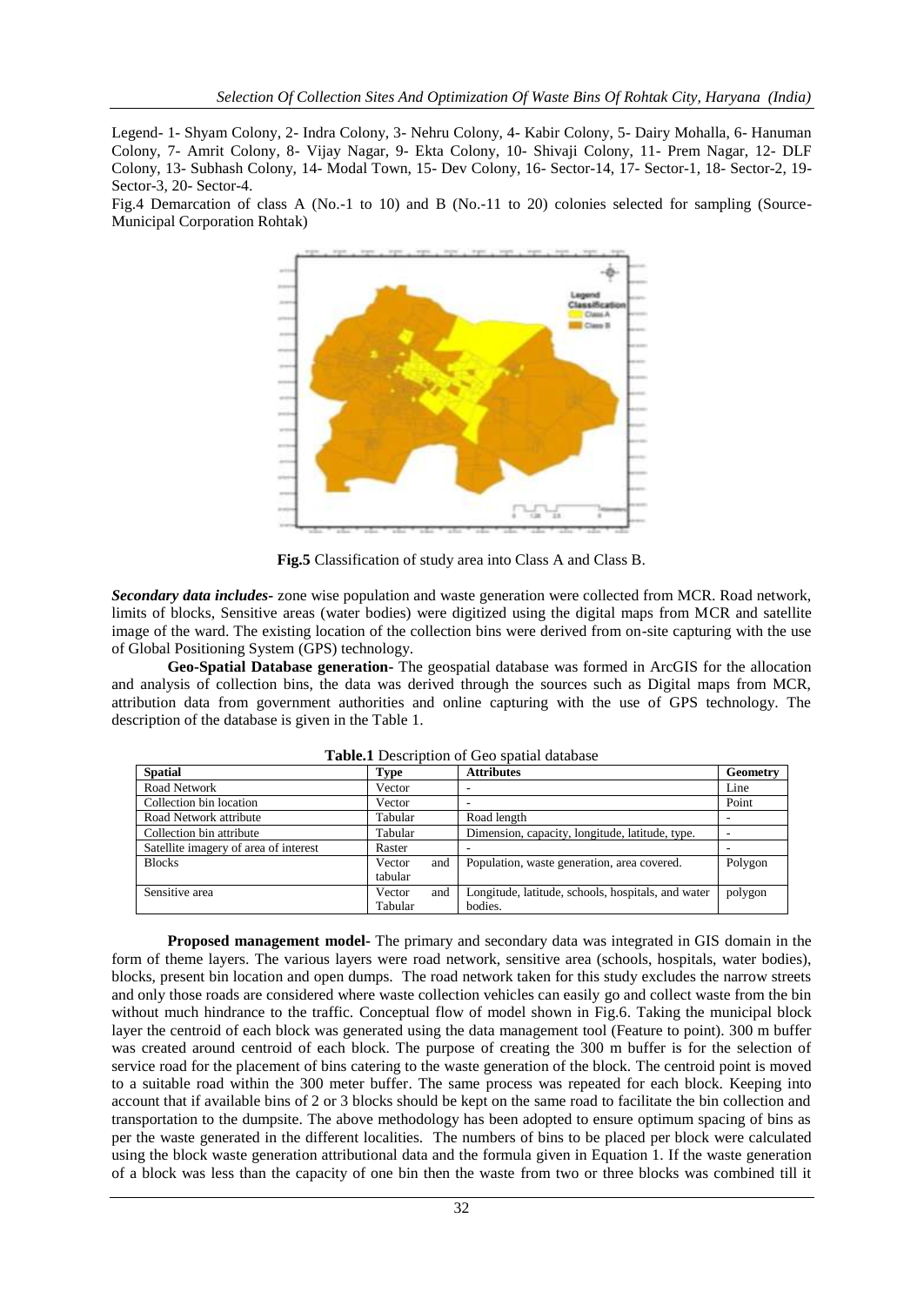become sufficient for the bin capacity. However it was ensured that bin distance criteria was followed. If bins are too close to each other than a number of bin were placed at one location to form a bin depot. While placing the bins care is taken to avoid placing bin in the restriction buffer zones of sensitive areas.

## **a. Assumptions for the Model-**

- Eins are of 1000 kg type  $(3.1 \text{ m}^3 \text{ volume})$  taken for the model.
- Waste is collected from house to house through tricycle rickshaws
- The collection frequency is twice a day.
- In the second step bins are shifted in order to comply with certain buffer rules set by CPHEEO.
- Individual bins should not be closer than 100 m.
- Bins should not be farther than 500 m.
- Bins should not be closer than 20 m to designated structure such as water bodies, schools, hospitals, religious places and educational institutes.
- Bins should not place in private colonies such as Sun City and Omax city.
- Bins should not place near unsuitable sites like water logged areas.

In order to comply with these rules bins are shifted to new locations. Finally in third step a 250 m buffer is created around each bin. And bins are again shifted to ensure maximum coverage of the waste generation of the command area (within the 250 meter buffer) by the bins.

## **b. Calculations**

Formula for estimation of number of bins in each zone is given in Equation 1 (Nithya et al. 2012; Chalkies and Lasaridi 2009) -

 $N = \frac{W}{D \times S \times \varepsilon}$ 

(1)

 $N =$  Number of collection bins

 $W = Total$  quantity of waste generated per day in Kg

- D = Density of waste in 320 Kg/m<sup>3</sup>
- $S = Size$  of bins in 3.1 m<sup>3</sup>

 $\varepsilon$  = Coefficient of filling the bin (Generally 75%)

(2)

The obtained numbers of bins (Table 2) were allocated at locations based on the following criteria:

- 1. With reference to existing bins Bins in place in the existing management scheme were kept.
- 2. The road network- The road chosen for placing of bin is not narrow and should have suitable space for the bin.
- 3. Waste generation capacity- The waste generation of the block
- 4. Unserved area- New bins are placed to provide service in unserved areas.

# Bulk density-

The bulk density was obtained by dividing the weight of the sample by volume of the container containing sample after compacting using equation 2. Bulk density of municipal solid waste was 320 Kg/m<sup>3</sup>.

 $\gamma = \frac{W_2 - W_1}{W_1}$ V

 $\gamma$ = bulk density (gm/cm<sup>3</sup>), W<sub>1</sub>= Wt. of empty container in gm, W<sub>2</sub>= Wt. of the container with the sample in g, V= Volume of container up to which the sample is present in the cylinder after compaction.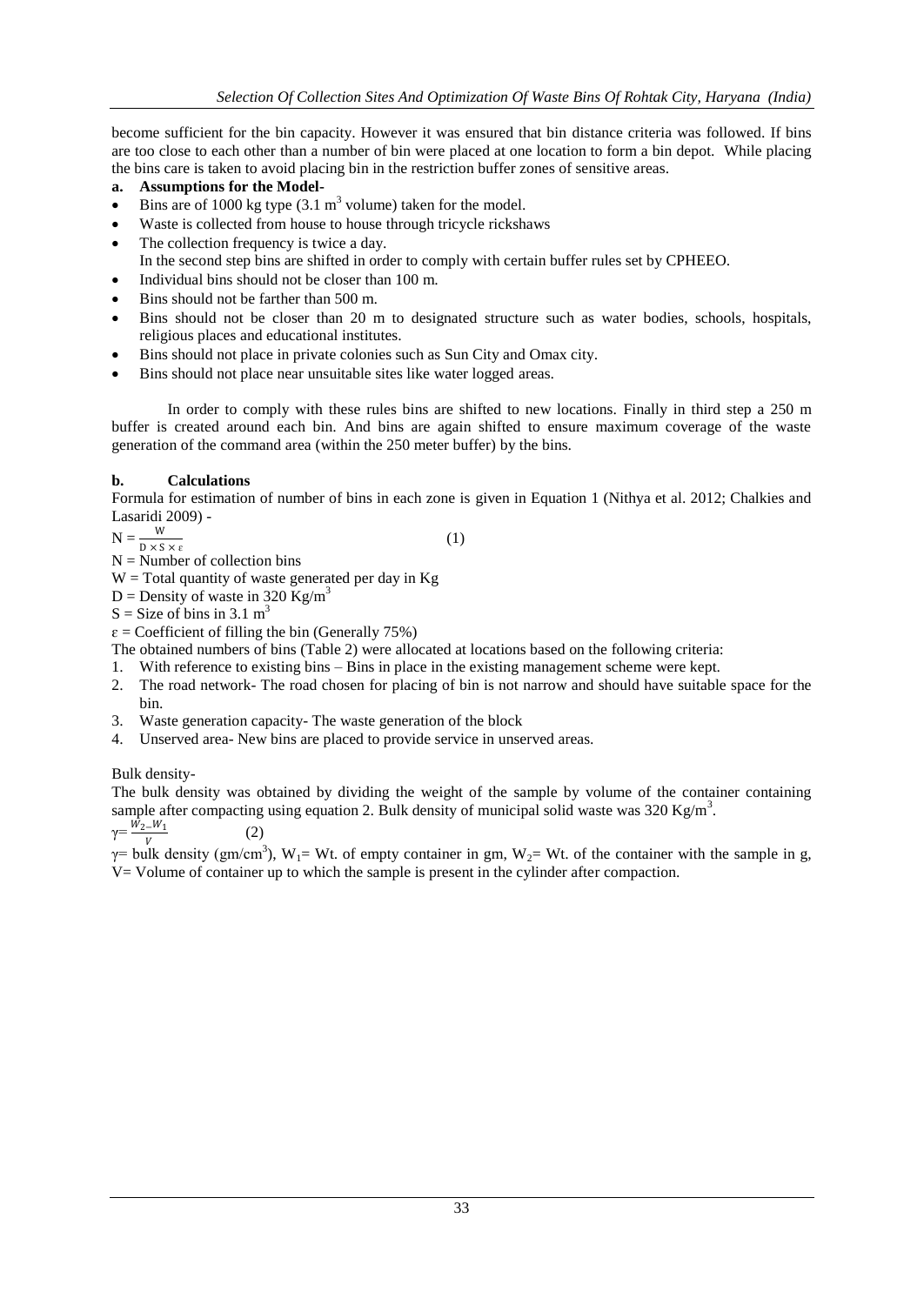

**Fig. 6.** Conceptual flow of the placement of community bins.

| Name of<br>Zone | of<br>Area<br>zone<br>(Municipality<br>$\mathbf{Km}^2$ | <b>Population</b> | Waste<br>generation<br>(kg/day) | <b>Built</b><br><b>up</b><br>area $km2$ | Number of dust bin<br>(collection twice a day) |
|-----------------|--------------------------------------------------------|-------------------|---------------------------------|-----------------------------------------|------------------------------------------------|
|                 | 14                                                     | 113014            | 52470.23                        | 4.3                                     | 35                                             |
|                 | 9                                                      | 69486             | 32447.35                        | 2.1                                     | 25                                             |
|                 | 16                                                     | 81479             | 37964.77                        | 5.3                                     | 33                                             |
|                 | 18                                                     | 168398            | 77946.87                        | 4.5                                     | 53                                             |
|                 | 36                                                     | 20094             | 9726.85                         | 1.2                                     | 6                                              |
| 6               | 46                                                     | 33561             | 15921.85                        | 2.9                                     | 11                                             |
| <b>Total</b>    | 139                                                    | 486032            | 226477.92                       | 20.3                                    | 163                                            |

|  | Table.2 Zone wise number of bins required for solid waste management |  |  |  |  |  |  |  |
|--|----------------------------------------------------------------------|--|--|--|--|--|--|--|
|--|----------------------------------------------------------------------|--|--|--|--|--|--|--|

## **IV. RESULTS AND DISCUSSION**

There are a total 72 community bins present in the six zones. The waste carrying capacity of these bins is 51 MT. The spatial distribution of these bins is shown in Fig.7. Two types of community bins are in use. Smaller bins with a specified capacity of 500 Kg, however, the actual capacity was found to be 336 kg and larger bins with a specified capacity of 1000 Kg bins having an actual capacity of 990 Kg. (Fig. 7). Due to an inadequate number of community bins a substantial quantity of waste is deposited in a large number of small and large open dumps.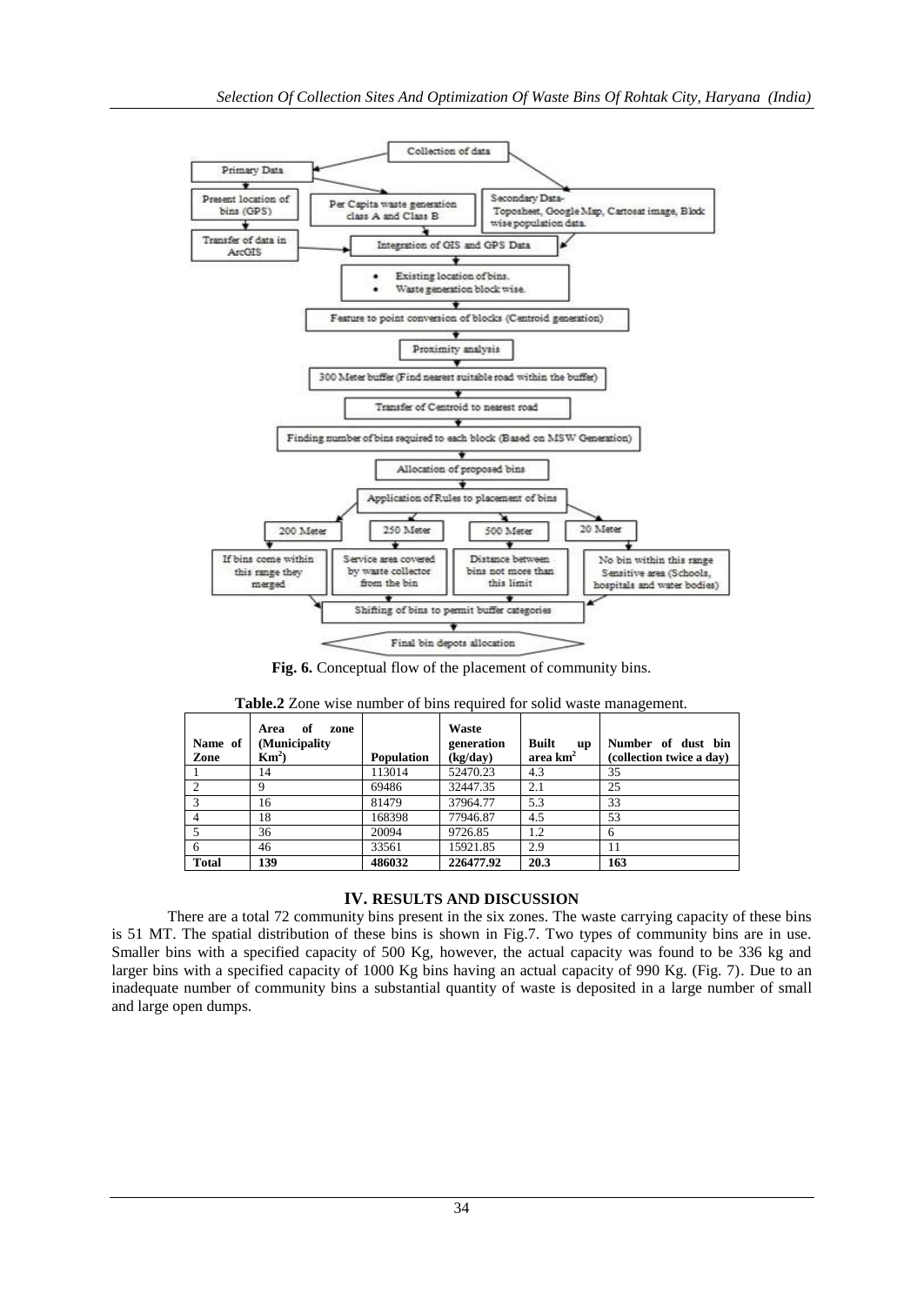

**Fig. 7** Location map of Community Bins and open dumps.

There are 172 sensitive area's present in study area which includes schools, hospitals and temples. Zone 3 covered the largest built up area which is 5.3  $\text{Km}^2$  whereas, the smallest zone is zone 5 with 1.2  $\text{Km}^2$ . Built up area is more important as compared to area of zone because only built up area is the source of waste generation and placement of community bins is as per its distribution. The total area of these zones are  $139 \text{ Km}^2$ whereas, the built up area of these zones is  $20.\overline{3}$  Km<sup>2</sup>. 4.86 lakh of population resides in these zones and generates 226 tone of the waste per day. The existing number of community bins were 72 but the required number of bins to cater the 100% of waste are 163 if the collection frequency is twice a day. In Z1, Z2, Z3, Z4, Z5, and Z6 there are 14, 6, 29, 20, 0 and 3 bins were located. In zone 5 there was no bin found. Service area covered by these bins were Z1 22%, Z2 8%, Z3 30%, Z4 33% and Z6 16%. These CBs caters waste only 20% in Z1, 13% in Z2, 35% in Z3, 18% in Z4 and 12% in Z6. As per model applied 35 CBs in Z1, 25 in Z2, 33 in Z3, 53 in Z4, 6 in Z5 and 11 in Z6 are required which caters waste, 127% in Z1and Z3, 128% in Z2, 124% in Z4, 120% in Z5, and 129% in Z6. Service area increased by 67% in Z1, 71% in Z2, 40% in Z3, 73% in Z4, 100% in Z5, and 48% in Z6. Due to the increase of number and placement at suitable site the percentage of service area increase as compared to presently located CBs. A higher percentage of service area coverage means that the waste generated in the bin coverage area will need to be transported for shorter distance to the bin. This encourages the residents to deposit the waste in the bins instead of open dumping due to ideal distance to bin. The number of bins and their spatial distribution has been optimized as the number of bins and their location is commensurate with the waste production of the blocks and the placement with the built up area of the zones. Spatial distribution and service area covered by existing and proposed community bins are shown in fig. 8. The comparison between present and proposed model for the CBs placement is shown in Table 3.

| Zone           | of<br><b>Number</b> | Percentage of  | % of service   Number | of            | Percentage of  | % of service area |
|----------------|---------------------|----------------|-----------------------|---------------|----------------|-------------------|
|                | bins existing       | cater<br>waste | area covered          | bins proposed | waste<br>cater | covered by<br>new |
|                |                     | (existing)     |                       |               | (Proposed)     | bins              |
| Z1             | 14                  | 20             | 22                    | 35            | 127            | 67                |
| Z2             |                     |                |                       | 25            | 128            |                   |
| Z <sub>3</sub> | 29                  | 35             | 30                    | 33            | 127            | 40                |
| Z4             | 20                  | 18             | 33                    | 53            | 124            | 73                |
| Z <sub>5</sub> |                     |                |                       |               | 120            | 100               |
| Z <sub>6</sub> |                     |                | 16                    |               | 129            | 48                |

**Table 3** Service area covered by existing bins and bins proposed in new management model.

**Table 4** Service area covered by Existing bins and bins proposed in new management model.

| Zone | <b>Built</b><br>up<br>(km <sup>2</sup> ) | bins $(km^2)$ | area Service area covered by present Service area covered by proposed bins<br>$(km^2)$ |
|------|------------------------------------------|---------------|----------------------------------------------------------------------------------------|
| ∠⊥   | 4.3                                      | 0.96          |                                                                                        |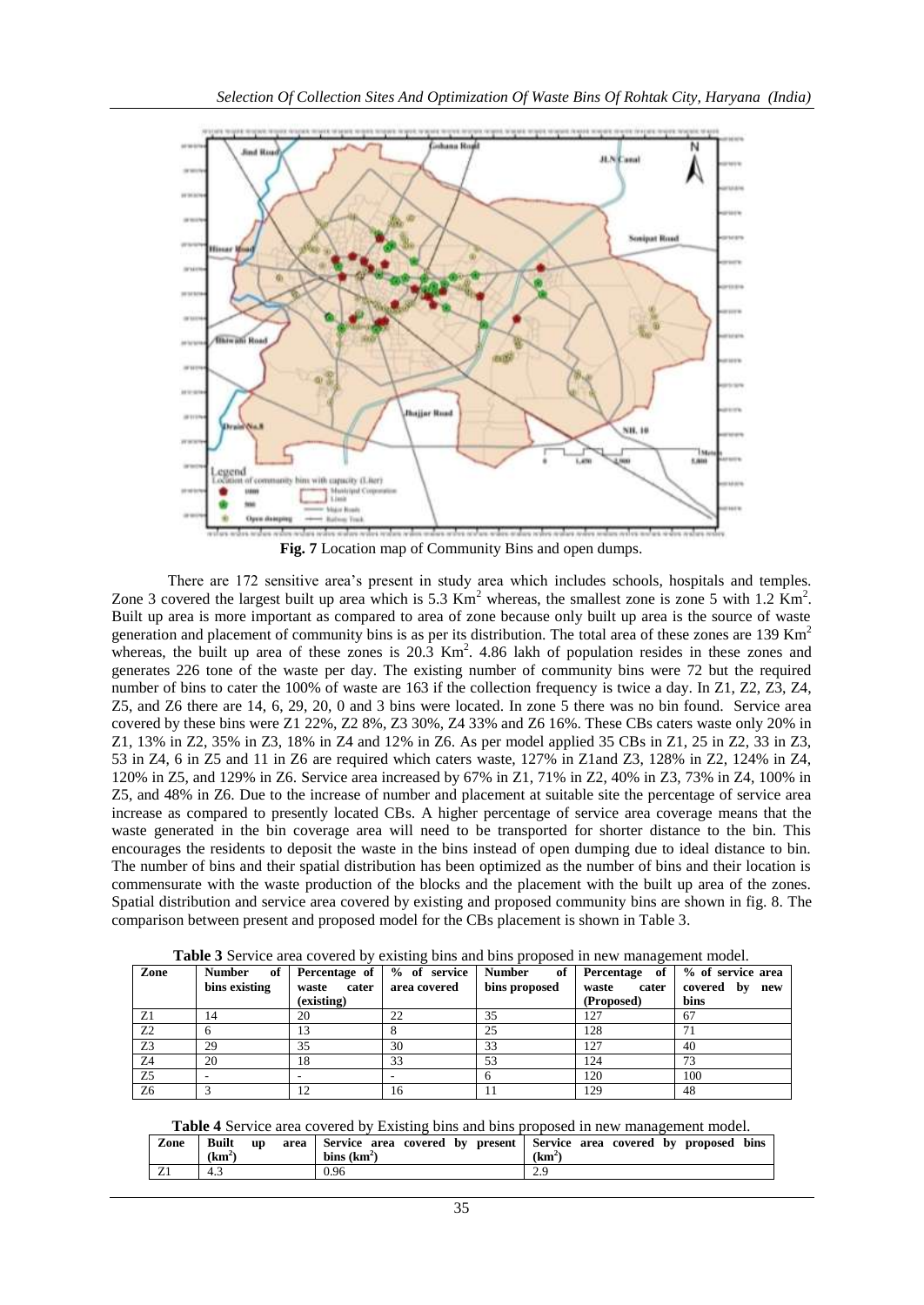| Z <sub>2</sub> | $\sim$ 1                | 0.16   | سد                      |
|----------------|-------------------------|--------|-------------------------|
| Z3             | 52<br>ر.ر               | 1.0    | $\sim$                  |
| Z4             | 4.5                     | ن. 1   | $\sim$<br>ر. ر          |
| Z <sub>5</sub> | $\cdot$                 | $\sim$ | $\overline{1}$          |
| Z <sub>6</sub> | $\gamma$ a<br>$\sim$ .) | 0.45   | $\cdot$ $\cdot$ $\cdot$ |

## *Zone-1*











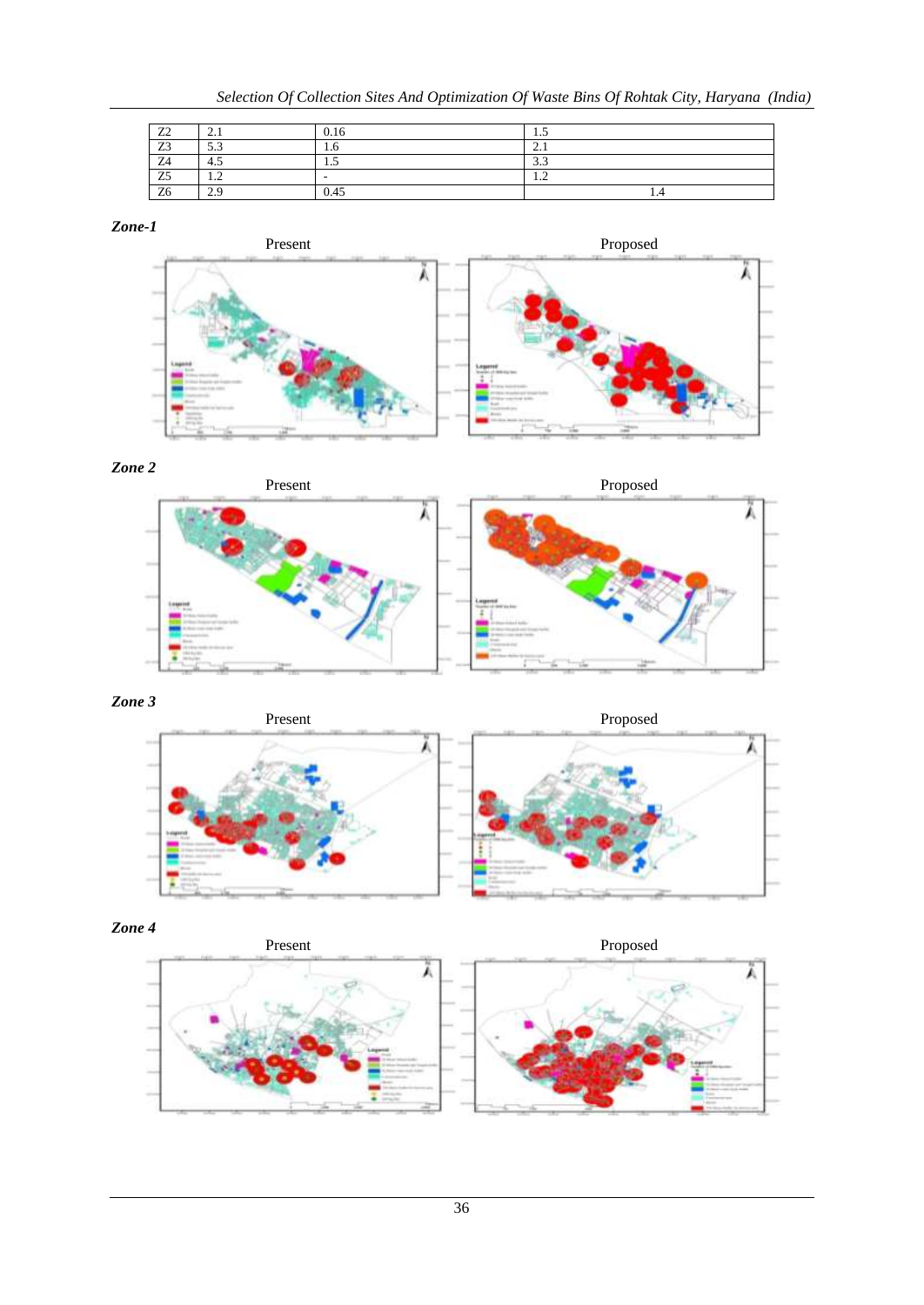

*Zone 6*



**Fig 8.** Service area covered by present and proposed community bins of six zones of MCR.

#### **V. CONCLUSION**

The study analysis the present issues associated to MSW collection services. The present location of CBs was analyzed for its catering capacity and service area coverage. Spatial distribution for proper collection of waste using GIS. To ensure the entire quantity of MSW generated and its service area coverage from the zones a new model was proposed with optimal number and location of CBs. Findings shows that in present system percentage of service area coverage is in between 8% to 33% whereas after model application coverage area increased in between 40% to 100%. The increase in service area is due to increase in number of bins, due to which the accessibility for waste collector and waste generator becomes better. Waste catering capacity at present is between 12%-35% which becomes greater than 100 % as per new model. Hence, the study recommends the option such as the modification in the placement of collection bin for efficient collection of sources sorted MSW. Proposed CBs placement do not violate the any rules regarding sensitive area which resulting in less chance of water pollution, better hygienic environment and aesthetic quality.

#### **REFERENCES**

- [1]. Abdulai, H., Hussein, R., Bevilacquq, E and Storring, M., 2015. GIS Based Mapping and Analysis of Municipal Solid Wase Collection System in Wa, Ghana. Journal of Geographic Information System, 7(85-94)[. http://dx.doi.org/10.2436/igis.2015.72008](http://dx.doi.org/10.2436/igis.2015.72008)
- [2]. Chalkies, C. Lasaridi, K., 2009. A GIS based model for the optimization of municipal solid waste collection: the case study of Nikea, Athens, Greece. In: Proceedings of the WSEAS Transactions on Environment and Development, 640-650.
- [3]. CPHEEO, 2015. Manual on Solid Waste Management (CPHEEO), New Delhi, Ministry of Urban Development. Moud.gov.in/advisory/swm\_manual.
- [4]. Gopangi, A., Guntuka, D and Bhole, V., 2014. GIS & GPS in micro-spatial location analysis of solid waste disposal sites. Coordinates,1-9.
- [5]. Ghose, M.K., Dikshit, A.K and Sharma, S.K., 2006. A GIS based transportation model for solid waste disposal- a case study on Asansol municipality, Waste Management, 26(11):1287-1293.
- [6]. Kallel, A., Serbaji, M.M and Zairi, M., 2016. Using GIS-Based Tools for the optimization of Solid Waste Collection and Transport: Case Study of Sfax City, Tunisia. Journal of Engineering, Article ID 4596849[. http://dx.doi.org/10.1155/2016/4596849.](http://dx.doi.org/10.1155/2016/4596849)
- [7]. Karadimas, N.V., Doukas, N., Kolokathi, M and Defteraiou, G., 2008. Routing optimization heuristics algorithms for urban dolid waste transportation management, WSEAS Transactions on Computers 7(12)-2022-2031.
- [8]. Khan, D and Samadder, S.R., 2014. Municipal Solid Waste Management using Geographical Information System aided methods: a mini review. Waste Management and Research, 32(11):1049-1062.
- [9]. Krishna, M., Deekshatules, G.L., Ratnam, N.K., 2014.An appraisal of sustainability scenario of solid waste management: A GIS stydy on Municipal Wards of Hyderabad, India, Geology & Geosciences, 3(2):1-4.
- [10]. Kashid, S.D., Nalawade, D.B., Nagne, A.D., Dhumal, R.K and Kale, K.V., 2015. Solid waste and waste Bin Management by using RS & GIS: A Review. International Journal of Scientific & Engineering Research, 6(4):554-557.